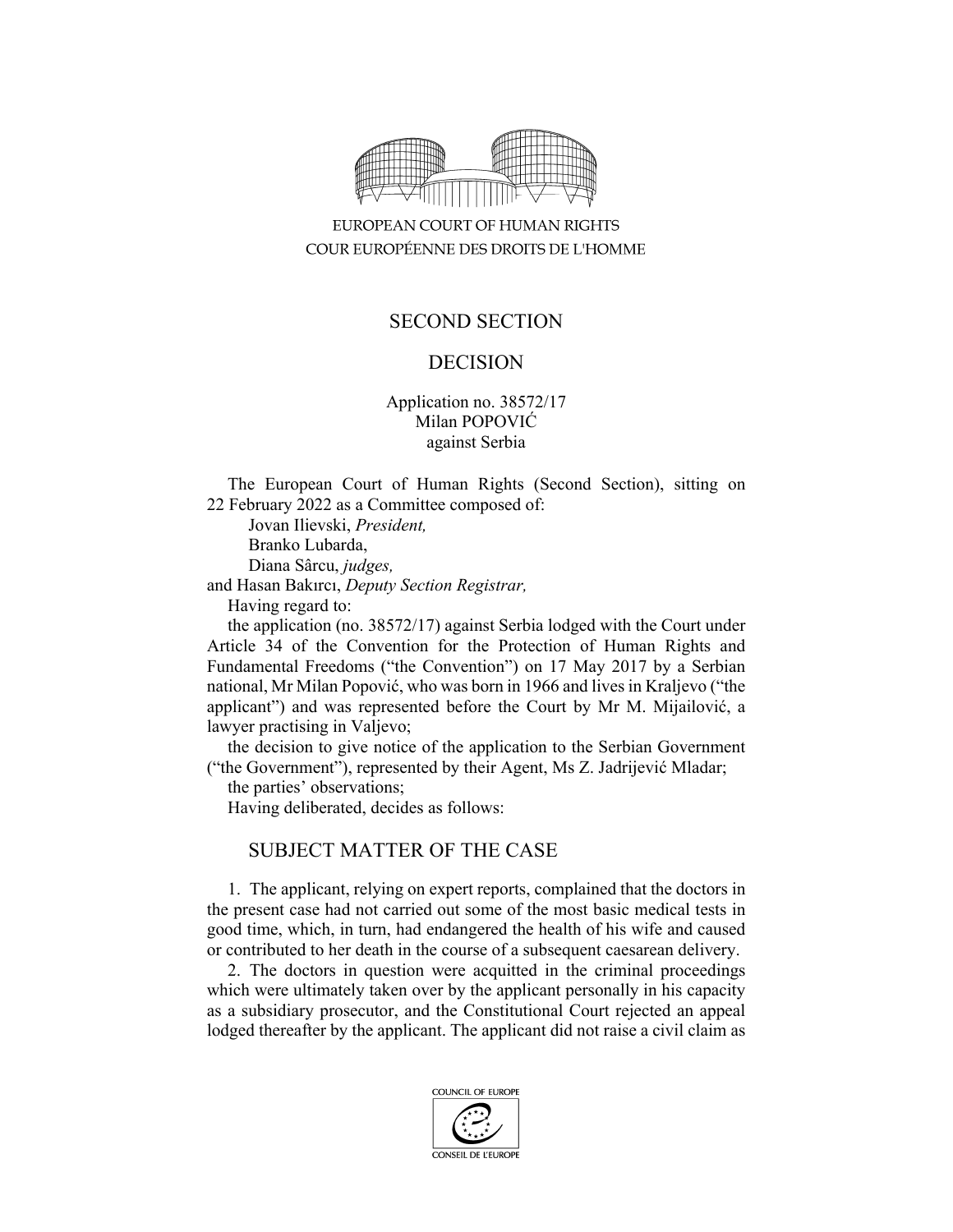part of the criminal proceedings and there is also no evidence in the case file that he had brought a separate civil action for damages.

3. Under Article 2 of the Convention, the applicant complained of the lack of an effective official investigation into his wife's death. Furthermore, he complained under Article 6 of the Convention as regards the length of the related criminal and constitutional proceedings.

## THE COURT'S ASSESSMENT

#### **A. Alleged violation of Article 2 of the Convention**

4. The Government maintained under Article 35 § 1 of the Convention that the application should be rejected for non-exhaustion of domestic remedies because the applicant had failed to properly raise his complaints before the Constitutional Court or, alternatively, had not brought a separate civil action for damages. Furthermore, according to the Government, the facts of the present case disclosed no violation of Article 2 of the Convention. The applicant disagreed and reaffirmed his complaint.

5. The Court considers that there is no need for it to examine the Government's objection as regards the exhaustion of domestic remedies since the applicant's complaint is in any event inadmissible as manifestly illfounded (see, for example, *Milić v. Serbia* (dec.), no. 62876/15, §§ 49 and 50, with further references, 21 May 2019).

6. In this connection, the Court notes that there is nothing in the case file to indicate that the death of the applicant's wife was caused intentionally. Indeed, the applicant's complaint itself pertains to the alleged medical negligence in the treatment provided to his wife. Furthermore, there is nothing to substantiate that the State failed in its obligation to put in place an effective regulatory framework, and the applicant's complaint also does not fall under the very exceptional circumstances in which the responsibility of the State may be engaged under the substantive limb of Article 2 (see, with respect to healthcare providers, *Lopes de Sousa Fernandes v. Portugal* [GC], no. 56080/13, §§ 190-92, 19 December 2017). Accordingly, the examination of the circumstances leading to the death of the applicant's wife and the alleged responsibility of the healthcare professionals involved are matters which must be addressed in the context of the adequacy of the mechanisms in place for shedding light on the course of those events, that is, in the context of the procedural obligation of the State under Article 2 of the Convention (see *Milić*, cited above, § 50 *in fine*).

7. On this point, the Court reiterates that in cases involving medical negligence the procedural obligation imposed by the above-mentioned provision, which concerns the requirement to set up an effective judicial system, will be satisfied if the legal system affords victims a remedy in the civil courts, either alone or in conjunction with a remedy in the criminal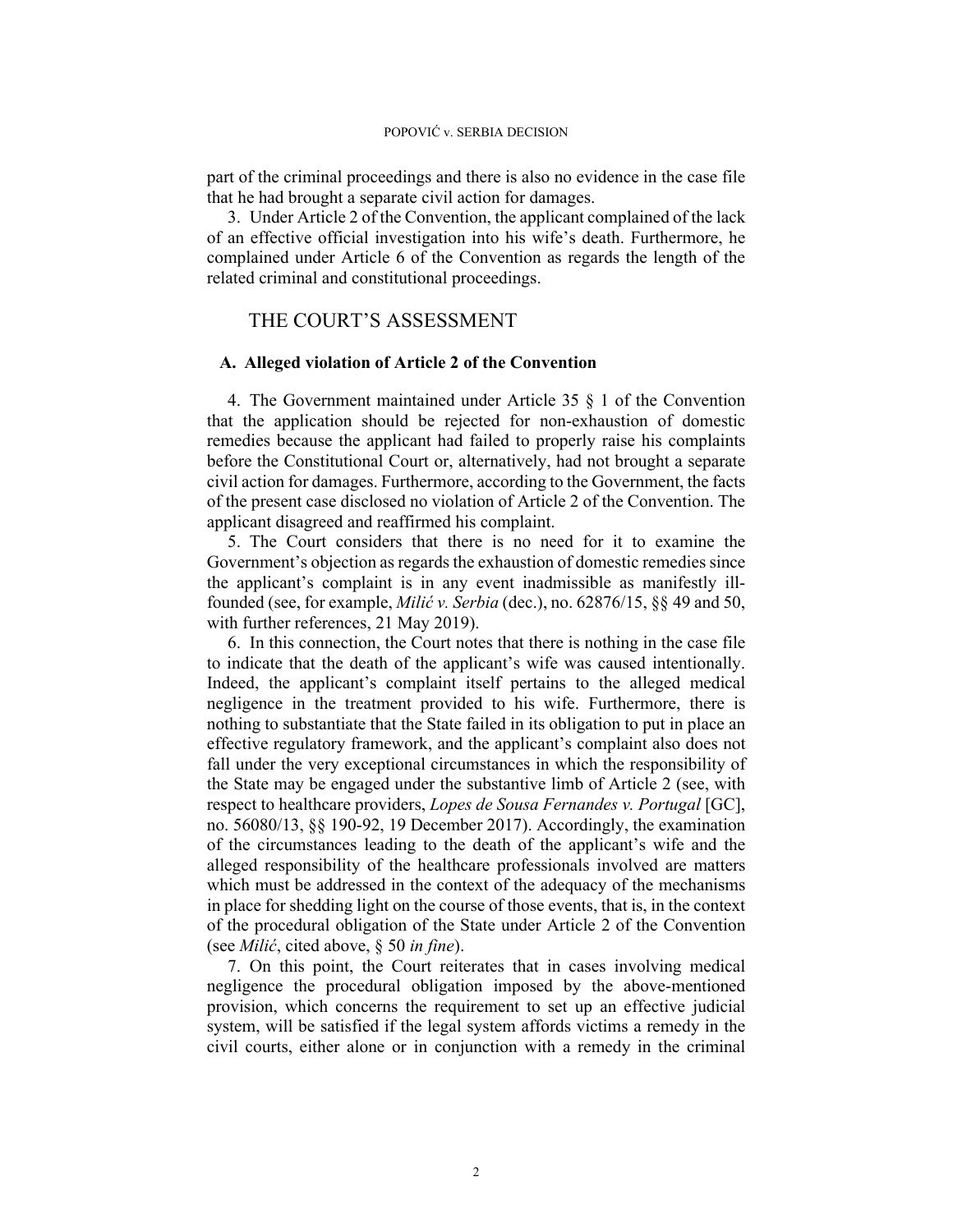courts, enabling any responsibility of the doctors concerned to be established and any appropriate civil redress to be obtained. Disciplinary measures may also be envisaged (see *Calvelli and Ciglio v. Italy* [GC], no. 32967/96, § 51, ECHR 2002-I, and *Vo v. France* [GC], no. 53924/00, § 90, ECHR 2004-VIII). In such cases, therefore, the Court, having regard to the particular features of a respondent State's legal system, has required the applicants to exhaust the legal avenues whereby they could have their complaints duly considered. This is because of the rebuttable presumption that any of those procedures, notably civil redress, are in principle apt to satisfy the State's obligation under Article 2 of the Convention to provide an effective judicial system (see *Lopes de Sousa Fernandes*, cited above, § 137). Article 2 does not therefore necessarily call for a criminal-law remedy on the facts of the present case (see *Milić*, cited above, § 54).

8. The Court additionally notes that domestic courts apply different criteria for establishing liability in criminal and civil proceedings (compare *Šilih v. Slovenia* [GC], no. 71463/01, § 203, 9 April 2009, and *Molga v. Poland* (dec.), no. 78388/12, § 88, 17 January 2017). In particular, a criminal investigation is inherently limited to determining the individual criminal responsibility of the potential perpetrators. While the criminal proceedings – coupled with other investigations carried out by other State institutions – can be instrumental in clarifying the circumstances of the medical treatment in question and in dispelling any doubts about any potential criminal conduct, a criminal-law remedy is of limited effectiveness when the person's death is caused by a multitude of factors and the possibility of joint and several liability falls to be examined. In such cases, a civil-law remedy would be better suited when it comes to providing adequate redress (see *Milić*, cited above, § 57).

9. The choice of means for ensuring the positive obligations under Article 2 of the Convention is in principle a matter that falls within the Contracting State's margin of appreciation. There are different avenues for ensuring Convention rights, and even if the State has failed to apply one particular measure provided by domestic law, it may still fulfil its positive duty by other means (see *Sarishvili-Bolkvadze v. Georgia*, no. 58240/08, § 90, 19 July 2018). Furthermore, Article 2 does not entail the right to have third parties prosecuted – or convicted – for a criminal offence. Rather, the Court's task, having regard to the proceedings as a whole, is to review whether and to what extent the domestic authorities submitted the case to the careful scrutiny required by Article 2 of the Convention (see *Armani Da Silva v. the United Kingdom* [GC], no. 5878/08, § 257, ECHR 2016).

10. In the light of the findings concerning the course of the criminal investigation in the present case, the Court cannot conclude that civil proceedings would have pursued the same objective as the criminal-law remedy. On the contrary, considering the broader range of admissible claims, the potential defendants, and the difference in the substantive conditions of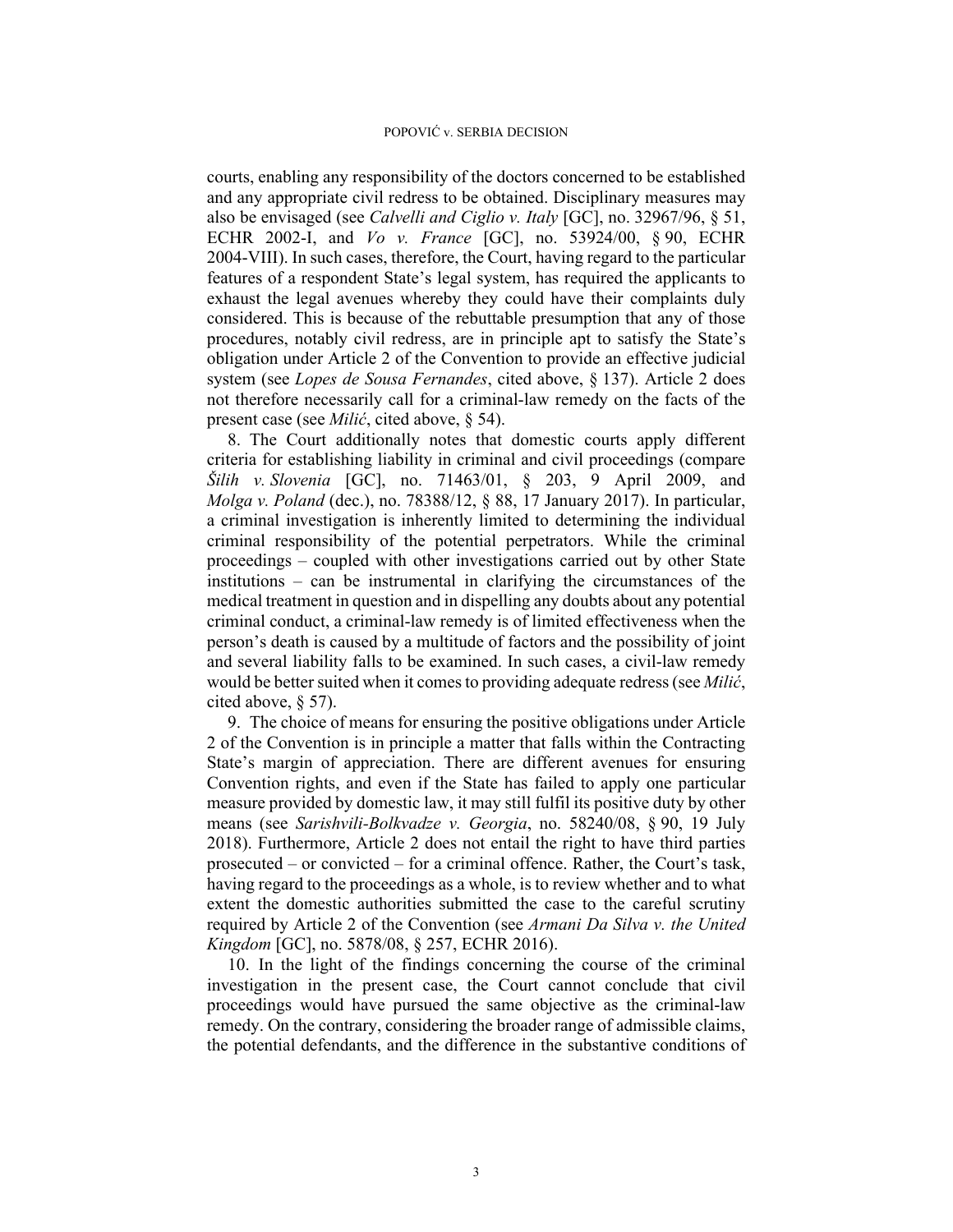liability, it was the civil-law remedy that would have allowed the domestic authorities to submit the case to the most careful scrutiny and would have permitted the State to put matters right through its own legal system. The domestic legal system therefore offered the applicant the possibility of a civil case which could have adequately addressed his arguments and given an appropriate response. The applicant, however, did not make use of this avenue of redress (see *Milić*, cited above, §§ 59 and 60).

11. In view of the foregoing, the Court cannot but reject the applicant's complaint under Article 2 of the Convention as manifestly ill-founded pursuant to Article 35  $\S$ § 3 (a) and 4 thereof.

#### **B. Alleged violations of Article 6 of the Convention**

12. As regards the applicant's complaint under Article 6 § 1 of the Convention regarding the length of the criminal proceedings, the Court notes that the death of his wife occurred on 27 September 2008 and that by 8 December 2011 the public prosecution service had dropped their charges in respect of the three doctors concerned. The applicant subsequently took over the prosecution of the case in the capacity of a subsidiary prosecutor and by 26 August 2015 both the Kraljevo Court of First Instance and the Kragujevac Appeals Court acquitted the defendants. The applicant was thus the injured party in the proceedings, not the defendant, and the criminal limb of Article 6 § 1 was not applicable. Also, the applicant had never raised a civil claim of any sort as part of those proceedings and under Serbian law a criminal conviction was not a formal precondition for obtaining damages in a separate civil action, meaning that the outcome of the criminal case was likewise not decisive for the applicant's "civil rights and obligations" referred to in Article 6 § 1 (see *Perez v. France* [GC], no. 47287/99, §§ 57-72, ECHR 2004-I, and *Ristić v. Serbia*, no. 32181/08, § 44, 18 January 2011; see also, *mutatis mutandis*, *Đekić and Others v. Serbia*, no. 32277/07, § 41 and § 42 *in fine*, 29 April 2014, and compare and contrast *Bistrović-Nastić v. Serbia* (dec.), no. 47040/07, §§ 28 and 29, 11 September 2018).

13. Accordingly, the applicant's complaint about the length of the criminal proceedings is incompatible *ratione materiae* with the provisions of the Convention within the meaning of Article 35  $\S$  3 (a) and must be rejected in accordance with Article 35 § 4.

14. Turning to the length of proceedings before the Constitutional Court, in respect of which Article 6  $\S$  1 of the Convention is applicable (see, for example, *Tešić v. Serbia*, nos. 4678/07 and 50591/12, § 77, 11 February 2014), the Court notes that they lasted from 9 October 2015 to 18 November 2016, that is for a period of approximately thirteen months, which cannot be deemed excessive and as such in breach of the reasonable-time requirement contained in that provision (compare and contrast, among other authorities, *Tešić*, cited above, § 77, with further references).